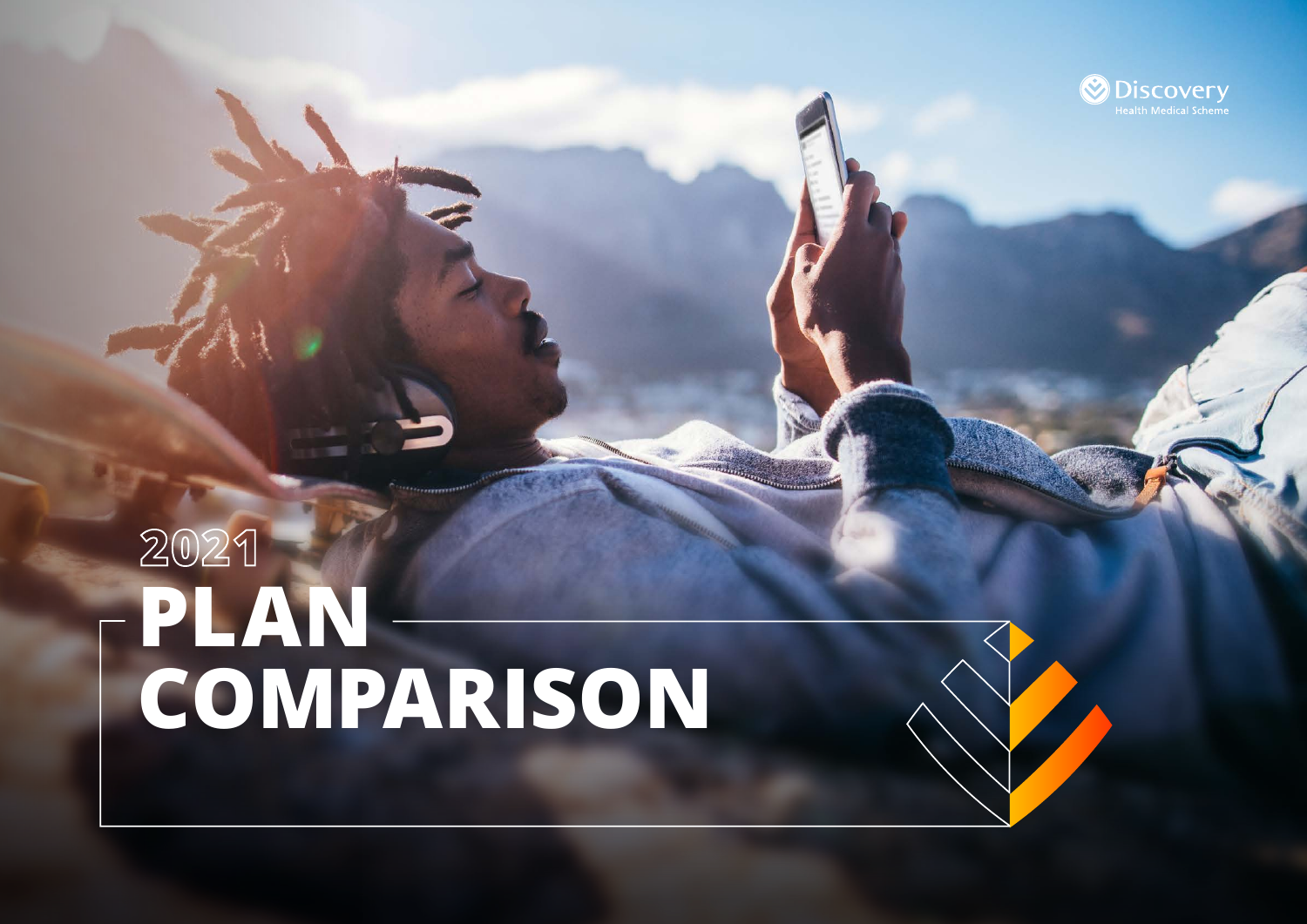| <b>EXECUTIVE</b> | <b>COMPREHENSIVE</b>                                | <b>PRIORITY</b>             | <b>SAVER</b>                    | <b>SMART</b>                       | CORE                                          | <b>KEYCAR</b> |
|------------------|-----------------------------------------------------|-----------------------------|---------------------------------|------------------------------------|-----------------------------------------------|---------------|
|                  | <i>essential</i><br><b>Classic Smart</b><br>Ilassic | <b>Essential</b><br>Classic | Classic<br>Essential<br>Coastal | <b>Classic</b><br><b>Essential</b> | <i><b>Essential</b></i><br>Coastal<br>Classic | -Start        |

**PMB**

Above Threshold<br>Benefit

Prescribed Minimum Benefits (PMB) All Discovery Health Medical Scheme (DHMS) plans cover the costs related to the diagnosis, treatment and care of: an emergency medical condition, a defined list of 270 diagnoses, a defined list of 27 chronic conditions. Yo treatments in the defined benefits. You must use designated service providers (DSPs) in our network - this does not apply in emergencies. Where appropriate and according to the rules of the Scheme, you may be transferred t of the Discovery Health Rate (DHR). You will be responsible for the difference between what we pay and the actual cost of your treatment. Medical Savings Account (MSA) and day-to-day **benefits** Pays for day-to-day medical expenses like GP consultation fees, prescribed and over-the-counter medicine, radiology and pathology as long as you have money available. Pays for day-to-day medical expenses like GP consultation fees, prescribed and over-the-counter medicine, radiology and pathology as long as you have money available. This plan does not offer a Medical Savings Account. Access to a defined set of benefits including GP consultations, certain specialist visits, certain acute medicine when prescribed by a Smart GP and over-the-counter medicine, dental check up and optometry check up with fixed co-payments and limits. Pays for day-to-day medical expenses like GP consultation fees, prescribed and over-the-counter medicine, radiology and pathology as long as you have money available. This plan does not offer a Medical Savings Account. Access to a defined set of benefits including GP consultations, certain acute medicine when prescribed by a Smart GP and over-the-counter medicine, dental check up and optometry check up with fixed co-payments and limits. This plan does not offer a Medical Savings Account. Access  $\frac{1}{2}$  to a defined set of benefits including GP consultations, certain overthe-counter medicine, dental check up and optometry check up with fixed co-payments and limits. This plan does a Medical Saving This plan does not offer a Medical Savings Account. Day-to-day benefits through your chosen GP and day-to-day medicine from our medicine list when prescribed by your chosen KeyCare GP. We pay for basic radiology and pathology at a network provider. This plan does not offer a Medical Savings Account. offer a Medical Day-to-day your chosen and day-to-day medicine from by your chosen KeyCare Start GP. We pay for basic radiology Start GP. Day-to-day Pays for certain day-to-day benefits **Extender** Benefit after you have run out of money in your MSA and before you reach the Annual Threshold. Covers unlimited pharmacy clinic consultations in our wellness network, as well as video call consultations with a network GP. You also have unlimited cover for consultations with a network GP who meets the digital criteria, when referred. We cover consultations up to the DHR. You also have additional cover for kids casualty visits. Pays for certain day-to-day benefits after you have run out of money in your MSA and before you reach the Annual Threshold. Covers unlimited pharmacy clinic consultations in our wellness network, as well as video call consultations with a network GP. You also have unlimited cover for consultations with a network GP who meets the digital criteria, when referred. We cover consultations up to the DHR. On Classic, you also have additional cover for kids casualty visits. This plan does not offer this benefit. Pays for certain day-to-day benefits after you have run out of money in your Medical Saving Account and before you reach the Annual Threshold. Pays for certain day-to-day benefits after you have run out of money in your Medical Savings Account. These plans do not offer this benefit. Covers unlimited pharmacy clinic consultations in our wellness network, as well as video call consultations with a network GP. You also have unlimited cover for consultations with a network GP who meets Covers unlimited pharmacy clinic consultations in our wellness network, as well as video call consultations with a network GP. You also have unlimited cover for consultations with a network GP who meets Covers limited pharmacy clinic consultations in our wellness network, as well as video call consultations with a network GP. You also have cover for consultations with a network GP who meets Covers limited pharmacy clinic consultations in our wellness network, as well as video call consultations with a network GP. You also have cover for consultations with a network GP who meets the digital criteria, when referred. We cover consultations up to the DHR.

The Scheme continues to cover day-to-day healthcare services once you reach your Annual Threshold The Above Threshold Benefit is unlimited. Annual benefit limits may apply.

| not offer<br>s Account. | This plan does not<br>offer a Medical<br>Savings Account.<br>Day-to-day<br>benefits through<br>your chosen GP<br>and day-to-day<br>medicine from<br>our medicine list<br>when prescribed<br>by your chosen<br>KeyCare GP.<br>We pay for basic<br>radiology and<br>pathology at a<br>network provider. | This plan does<br>not offer a<br><b>Medical Savings</b><br>Account. | This plan does not<br>offer a Medical<br>Savings Account.<br>Day-to-day<br>benefits through<br>your chosen<br>KeyCare Start GP<br>and day-to-day<br>medicine from<br>our medicine list<br>when prescribed<br>by your chosen<br>KeyCare Start<br>GP. We pay for<br>basic radiology<br>and pathology if<br>referred by your<br>chosen KeyCare<br>Start GP. |
|-------------------------|-------------------------------------------------------------------------------------------------------------------------------------------------------------------------------------------------------------------------------------------------------------------------------------------------------|---------------------------------------------------------------------|----------------------------------------------------------------------------------------------------------------------------------------------------------------------------------------------------------------------------------------------------------------------------------------------------------------------------------------------------------|
|                         |                                                                                                                                                                                                                                                                                                       |                                                                     |                                                                                                                                                                                                                                                                                                                                                          |

We pay the first R3 130 of your MRI or CT scan from your day-to-day benefits. We cover the balance of the scan from the Hospital Benefit, up to the DHR. For conservative back and neck scans a limit of one scan per spinal and neck

 $\vert$  = 12 antenatal consultations with your gynaecologist, GP or midwife Two 2D ultrasound scans including one nuchal translucency test. 3D and 4D scans are paid up to the rate

A defined basket of blood tests Five antenatal or postnatal classes or consultations with a registered nurse up until two years after you

the digital criteria, when referred. We cover consultations up to the DHR. You also have additional cover for kids casualty visits.

the digital criteria, when referred. We cover consultations up to the DHR.

the digital criteria, when referred We cover consultations up to the DHR. You also have additional cover for kids casualty visits.

applies

The Scheme continues to cover day-today healthcare services once you reach your Annual Threshold. The Above Threshold Benefit is limited. Annual benefit limits may apply.

These plans do not offer this benefit.

These plans do not offer this bei

MRI and CT We pay the first R3 130 of your MRI or scans CT scan from your day-to-day benefits. We cover the balance of the scan from the Hospital Benefit, up to the DHR. For conservative back and neck scans a limit of one scan per spinal and neck

region applies.

We pay the first R3 130 of your MRI or CT scan from your day-to-day benefits. We cover the balance of the scan from the Hospital Benefit, up to the DHR. For conservative back and neck scans a limit of one scan per spinal and neck

region applies.

You have to pay the first R3 130 of your MRI or CT scan until you reach the Annual Threshold. We cover the balance of the scan from the Hospital Benefit, up to the DHR. For conservative back and neck scans a limit of one scan per spinal and neck region applies.

region applies.

We pay the first R3 130 of your MRI or CT scan from your available MSA. We cover the balance of the scan from the Hospital Benefit, up to the DHR. For conservative back and neck scans a limit of one scan per spinal and neck region

You must pay the first R3 130 of your MRI or CT scan. We cover the balance of the scan from your Hospital Benefit, up to the DHR. For conservative back and neck scans a limit of one scan per spinal and neck region applies.

This plan does not offer this benefit.

| efit. | MRI and CT scans are paid from the<br>Specialist Benefit up to a limit of R4 530<br>for a person a year. | MRI and CT scans<br>are paid from the<br>Specialist Benefit<br>up to a limit of R2<br>270 for a person<br>a year. |
|-------|----------------------------------------------------------------------------------------------------------|-------------------------------------------------------------------------------------------------------------------|
|       |                                                                                                          |                                                                                                                   |

Cover **During pregnancy**

we pay for 2D scans One chromosome test or Non-Invasive Prenatal Test (NIPT) if you meet the clinical entry criteria Private ward cover up to R2 220 per day for your delivery in hospital Cover for up to R5 350 for essential registered devices with 25% co-

payment

have given birth.

**After you give birth**

paediatrician or an ENT

You are covered for one six week post-birth consultation at your midwife, GP or gynaecologist for complications

post delivery

One nutritional assessment at a dietitian Two mental health consultations with a counsellor or

psychologist

One breastfeeding consultation with a registered nurse or

a breastfeeding specialist.

 $\blacksquare$  Your baby is covered for up to two visits to a GP

**During pregnancy**

8 antenatal consultations with your gynaecologist, GP or midwife

**BENEFITS DAY-TO-DAY BENEFITS** TO-DAY

Two 2D ultrasound scans including one nuchal translucency test. 3D and 4D scans are paid up to the rate we pay

for 2D scans

One chromosome test or Non-Invasive Prenatal Test (NIPT) if you meet the clinical entry criteria

A defined basket of blood tests

Five antenatal or postnatal classes or consultations with a registered nurse up until two years after you have

given birth.

**After you give birth**

Your baby is covered for up to two visits to a GP, paediatrician or an ENT

You are covered for one six week post-birth consultation at your midwife, GP or gynaecologist for complications post

■ Two mental health consultations with a counsellor or psychologist

delivery

■ One breastfeeding consultation with a registered nurse or a breastfeeding specialist.

One nutritional assessment at a dietitian

To access these benefits on KeyCare Start, your chosen GP must refer you.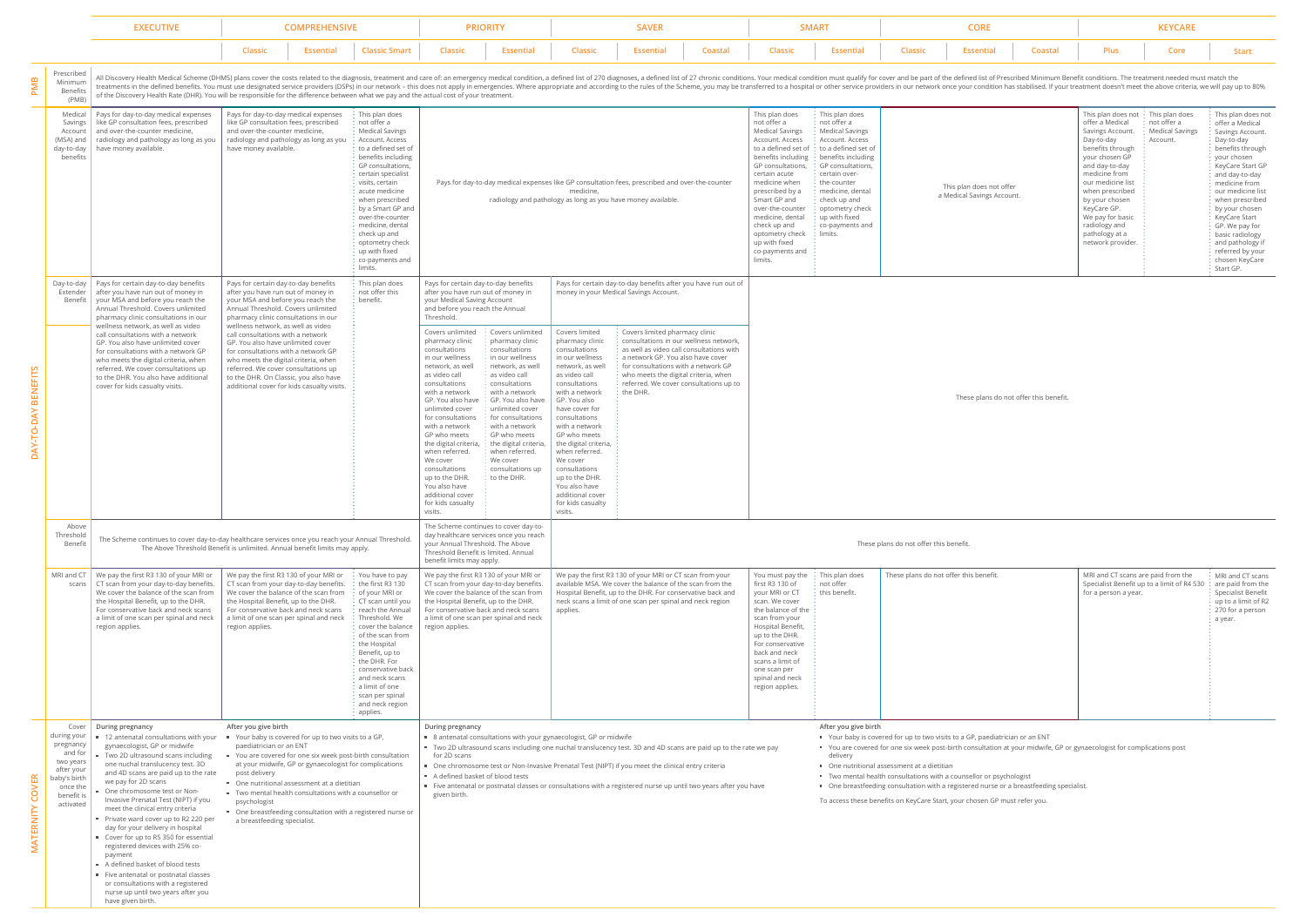|      |                                                                                            | <b>EXECUTIVE</b>                                                                                                                                                                                                                                                                                                                                                                                                                           |                                                                                                                                                                                                                 | <b>COMPREHENSIVE</b>                                                                                                                                                                                      |                                                                                                                                                                                                                  | <b>PRIORITY</b>                                                                                                                                                                                                                                                                                                                                                                                                                                                                                                               |                                                                                                                                                                                                                                                                                                                                                                                                                                                                                                                                                                                                    | <b>SAVER</b>                                                                                                                                                                                                                                                                              |                                                                                                                                                                                                                                                                                                                                                                                                                                                                                                                                                                             |                                                                                                                                                                                                                                  | <b>SMART</b>                                                                                                                |                                                                                                                                                                                                                                            | <b>CORE</b>                                                                                                                                                                                                                                                                                |                                                                                                                                                                                                                                                                        |                                                                 | <b>KEYCARE</b>                                                                                                                                                              |                                                                                                                                                                               |
|------|--------------------------------------------------------------------------------------------|--------------------------------------------------------------------------------------------------------------------------------------------------------------------------------------------------------------------------------------------------------------------------------------------------------------------------------------------------------------------------------------------------------------------------------------------|-----------------------------------------------------------------------------------------------------------------------------------------------------------------------------------------------------------------|-----------------------------------------------------------------------------------------------------------------------------------------------------------------------------------------------------------|------------------------------------------------------------------------------------------------------------------------------------------------------------------------------------------------------------------|-------------------------------------------------------------------------------------------------------------------------------------------------------------------------------------------------------------------------------------------------------------------------------------------------------------------------------------------------------------------------------------------------------------------------------------------------------------------------------------------------------------------------------|----------------------------------------------------------------------------------------------------------------------------------------------------------------------------------------------------------------------------------------------------------------------------------------------------------------------------------------------------------------------------------------------------------------------------------------------------------------------------------------------------------------------------------------------------------------------------------------------------|-------------------------------------------------------------------------------------------------------------------------------------------------------------------------------------------------------------------------------------------------------------------------------------------|-----------------------------------------------------------------------------------------------------------------------------------------------------------------------------------------------------------------------------------------------------------------------------------------------------------------------------------------------------------------------------------------------------------------------------------------------------------------------------------------------------------------------------------------------------------------------------|----------------------------------------------------------------------------------------------------------------------------------------------------------------------------------------------------------------------------------|-----------------------------------------------------------------------------------------------------------------------------|--------------------------------------------------------------------------------------------------------------------------------------------------------------------------------------------------------------------------------------------|--------------------------------------------------------------------------------------------------------------------------------------------------------------------------------------------------------------------------------------------------------------------------------------------|------------------------------------------------------------------------------------------------------------------------------------------------------------------------------------------------------------------------------------------------------------------------|-----------------------------------------------------------------|-----------------------------------------------------------------------------------------------------------------------------------------------------------------------------|-------------------------------------------------------------------------------------------------------------------------------------------------------------------------------|
|      |                                                                                            |                                                                                                                                                                                                                                                                                                                                                                                                                                            | Classic                                                                                                                                                                                                         | <b>Essential</b>                                                                                                                                                                                          | <b>Classic Smart</b>                                                                                                                                                                                             | Essential<br>Classic                                                                                                                                                                                                                                                                                                                                                                                                                                                                                                          | Classic                                                                                                                                                                                                                                                                                                                                                                                                                                                                                                                                                                                            | <b>Essential</b>                                                                                                                                                                                                                                                                          | Coastal                                                                                                                                                                                                                                                                                                                                                                                                                                                                                                                                                                     | Classic                                                                                                                                                                                                                          | <b>Essential</b>                                                                                                            | Classic                                                                                                                                                                                                                                    | <b>Essential</b>                                                                                                                                                                                                                                                                           | Coastal                                                                                                                                                                                                                                                                | Plus                                                            | Core                                                                                                                                                                        | <b>Start</b>                                                                                                                                                                  |
|      | Conditions                                                                                 | You have cover for the 27 Chronic Disease List conditions according to the<br>Prescribed Minimum Benefits list as well as additional conditions on our Additional<br>Disease List.                                                                                                                                                                                                                                                         |                                                                                                                                                                                                                 |                                                                                                                                                                                                           |                                                                                                                                                                                                                  |                                                                                                                                                                                                                                                                                                                                                                                                                                                                                                                               |                                                                                                                                                                                                                                                                                                                                                                                                                                                                                                                                                                                                    |                                                                                                                                                                                                                                                                                           | You have cover for the 27 Chronic Disease List conditions according to the Prescribed Minimum Benefits                                                                                                                                                                                                                                                                                                                                                                                                                                                                      |                                                                                                                                                                                                                                  |                                                                                                                             |                                                                                                                                                                                                                                            |                                                                                                                                                                                                                                                                                            |                                                                                                                                                                                                                                                                        |                                                                 |                                                                                                                                                                             |                                                                                                                                                                               |
|      | cover                                                                                      | Medicine   Approved medicine on our medicine<br>list covered in full (not applicable to<br>ADL conditions). Medicine not on our<br>list paid up to 100% of the DHR up to a<br>maximum of the monthly Chronic Drug<br>Amount.                                                                                                                                                                                                               | Full cover for approved medicine on<br>our medicine list (not applicable to<br>ADL).<br>MedXpress or a MedXpress network<br>pharmacy. Medicine not on our list<br>paid up to 100% of the DHR up to a<br>Amount. | Full cover for Delta options if you use<br>maximum of the monthly Chronic Drug                                                                                                                            | Full cover for<br>approved<br>medicine on our<br>medicine list.<br>Medicine not on<br>our list paid up to<br>100% of the DHR<br>up to a maximum<br>of the monthly<br>Chronic Drug<br>Amount.                     | Approved medicine on our medicine<br>list covered in full when you use<br>MedXpress or a MedXpress network<br>pharmacy. Medicine not on our list<br>paid up to 100% of the DHR up to a<br>maximum of the monthly Chronic Drug<br>Amount.                                                                                                                                                                                                                                                                                      | Approved medicine on our medicine list covered in full when<br>Approved medicine on our medicine<br>you use MedXpress or a MedXpress network pharmacy.<br>list covered in full when you use<br>Medicine not on our list paid up to 100%<br>MedXpress or a MedXpress Network<br>Pharmacy. For medicine not on our list,<br>of the DHR up to a maximum of the monthly Chronic Drug<br>Amount.<br>we cover up to the cost of the lowest<br>formulary drug.<br>We cover the first R200 000 of your approved cancer treatment over a 12-month cycle in full. All<br>We cover the first R200 000 of your |                                                                                                                                                                                                                                                                                           |                                                                                                                                                                                                                                                                                                                                                                                                                                                                                                                                                                             | Approved medicine on our medicine list covered in full when<br>you use MedXpress or a MedXpress network pharmacy.<br>Medicines not on our list paid up to 100% of the DHR up to a<br>maximum of the monthly Chronic Drug Amount. |                                                                                                                             | Approved medicine covered in full<br>when you use one of our network<br>pharmacies or your chosen GP. Your<br>formulary drug.                                                                                                              | chosen GP must prescribe the chronic<br>medicine. For medicine not on our list,<br>we cover up to the cost of the lowest                                                                                                                                                                   | We cover your<br>: chronic medicine<br>in a state facility.                                                                                                                                                                                                            |                                                                 |                                                                                                                                                                             |                                                                                                                                                                               |
|      |                                                                                            | Oncology   We cover the first R400 000 of your approved cancer treatment over a 12-month<br>Benefit   cycle in full.                                                                                                                                                                                                                                                                                                                       |                                                                                                                                                                                                                 |                                                                                                                                                                                                           | We cover the first<br>R300 000 of your<br>approved cancer<br>treatment over<br>a 12-month cycle<br>in full.                                                                                                      | cancer-related healthcare services are covered up to 100% of the Discovery Health Rate (DHR). Cancer<br>treatment that is a Prescribed Minimum Benefit (PMB) is always covered in full, subject to the use of<br>a designated service provider (DSP), where applicable. All PMB treatment costs add up to the cover<br>amount. If your treatment costs more than the cover amount, we will cover up to 80% of the additional<br>costs.                                                                                        |                                                                                                                                                                                                                                                                                                                                                                                                                                                                                                                                                                                                    |                                                                                                                                                                                                                                                                                           | We cover the first R200 000 of your approved cancer<br>approved cancer treatment over a<br>treatment over a 12-month cycle in full. All cancer-related<br>12-month cycle in full. All cancer-<br>healthcare services are covered up to 100% of the Discovery<br>Health Rate (DHR). Cancer treatment that is a Prescribed<br>related healthcare services are covered<br>up to 100% of the Discovery Health<br>Minimum Benefit (PMB) is always covered in full, subject<br>Rate (DHR). Cancer treatment that is a<br>to the use of a designated service provider (DSP), where |                                                                                                                                                                                                                                  |                                                                                                                             | Minimum Benefit (PMB) is always<br>covered in full, subject to the use of<br>a designated service provider (DSP),<br>cancer treatment in our network.                                                                                      | Cancer treatment that is a Prescribed<br>where applicable. You have cover for                                                                                                                                                                                                              | : Cancer treatment<br>that<br>:is a Prescribed<br>Minimum Benefit<br>: (PMB) is always<br>covered in full,                                                                                                                                                             |                                                                 |                                                                                                                                                                             |                                                                                                                                                                               |
| COVE |                                                                                            | All cancer-related healthcare services are covered up to 100% of the Discovery Health Rate (DHR).<br>Cancer treatment that is a Prescribed Minimum Benefit (PMB) is always covered in full, subject to the<br>use of a designated service provider (DSP), where applicable. All PMB treatment costs add up to the<br>cover amount. If your treatment costs more than the cover amount, we will cover up to 80% of the<br>additional costs. |                                                                                                                                                                                                                 |                                                                                                                                                                                                           |                                                                                                                                                                                                                  | applicable. All PMB treatment costs add up to the cover<br>Prescribed Minimum Benefit (PMB) is<br>always covered in full, subject to the<br>amount. If your treatment costs more than the cover<br>use of a designated service provider<br>amount, we will cover up to 80% of the additional costs.<br>(DSP), where applicable. If your<br>treatment costs more than the cover<br>amount, you will need to pay 20% of<br>the subsequent additional costs.<br>On Essential Smart, we cover cancer<br>treatment in our network. |                                                                                                                                                                                                                                                                                                                                                                                                                                                                                                                                                                                                    |                                                                                                                                                                                                                                                                                           |                                                                                                                                                                                                                                                                                                                                                                                                                                                                                                                                                                             | If you choose to use any other provider,<br>: subject to the use<br>we will cover up to 80% of the DHR.                                                                                                                          |                                                                                                                             | of a designated<br>service provider<br>(DSP), where<br>applicable. You<br>have cover for<br>cancer treatment<br>$\cdot$ in a state facility.<br>If you choose to<br>use any other<br>provider, we will<br>cover up to 80%<br>; of the DHR. |                                                                                                                                                                                                                                                                                            |                                                                                                                                                                                                                                                                        |                                                                 |                                                                                                                                                                             |                                                                                                                                                                               |
|      | Oncology Benefit                                                                           | Extended   Once you have reached your cover limit, you have extended cover in full for a<br>defined list of cancers and treatments that meet the Scheme's criteria.                                                                                                                                                                                                                                                                        |                                                                                                                                                                                                                 |                                                                                                                                                                                                           |                                                                                                                                                                                                                  |                                                                                                                                                                                                                                                                                                                                                                                                                                                                                                                               |                                                                                                                                                                                                                                                                                                                                                                                                                                                                                                                                                                                                    |                                                                                                                                                                                                                                                                                           |                                                                                                                                                                                                                                                                                                                                                                                                                                                                                                                                                                             |                                                                                                                                                                                                                                  | These plans do not offer this benefit.                                                                                      |                                                                                                                                                                                                                                            |                                                                                                                                                                                                                                                                                            |                                                                                                                                                                                                                                                                        |                                                                 |                                                                                                                                                                             |                                                                                                                                                                               |
|      | Oncology<br>Innovation<br>Benefit                                                          | You have cover for a defined list of innovative cancer medicines that meet the<br>Scheme's criteria. You will need to pay 25% of the account.                                                                                                                                                                                                                                                                                              |                                                                                                                                                                                                                 |                                                                                                                                                                                                           |                                                                                                                                                                                                                  |                                                                                                                                                                                                                                                                                                                                                                                                                                                                                                                               |                                                                                                                                                                                                                                                                                                                                                                                                                                                                                                                                                                                                    |                                                                                                                                                                                                                                                                                           |                                                                                                                                                                                                                                                                                                                                                                                                                                                                                                                                                                             |                                                                                                                                                                                                                                  | These plans do not offer this benefit.                                                                                      |                                                                                                                                                                                                                                            |                                                                                                                                                                                                                                                                                            |                                                                                                                                                                                                                                                                        |                                                                 |                                                                                                                                                                             |                                                                                                                                                                               |
|      | Advanced<br>Illness Benefit                                                                |                                                                                                                                                                                                                                                                                                                                                                                                                                            |                                                                                                                                                                                                                 |                                                                                                                                                                                                           |                                                                                                                                                                                                                  | Members with cancer have access to a comprehensive palliative care programme. This programme offers unlimited cover for approved care at home, care coordination, counselling services and supportive care for appropriate end                                                                                                                                                                                                                                                                                                |                                                                                                                                                                                                                                                                                                                                                                                                                                                                                                                                                                                                    |                                                                                                                                                                                                                                                                                           |                                                                                                                                                                                                                                                                                                                                                                                                                                                                                                                                                                             |                                                                                                                                                                                                                                  |                                                                                                                             |                                                                                                                                                                                                                                            |                                                                                                                                                                                                                                                                                            |                                                                                                                                                                                                                                                                        |                                                                 |                                                                                                                                                                             |                                                                                                                                                                               |
|      | Private hospital<br>cover in a general<br>ward                                             | Unlimited cover plus private ward cover up to R2 220 per<br>Jnlimited cover plus private ward cover<br>of up to R2 220 each day.<br>day for your delivery.                                                                                                                                                                                                                                                                                 |                                                                                                                                                                                                                 |                                                                                                                                                                                                           | Unlimited cover                                                                                                                                                                                                  |                                                                                                                                                                                                                                                                                                                                                                                                                                                                                                                               | Unlimited cover                                                                                                                                                                                                                                                                                                                                                                                                                                                                                                                                                                                    |                                                                                                                                                                                                                                                                                           |                                                                                                                                                                                                                                                                                                                                                                                                                                                                                                                                                                             | Unlimited cover                                                                                                                                                                                                                  |                                                                                                                             | Unlimited cover                                                                                                                                                                                                                            |                                                                                                                                                                                                                                                                                            |                                                                                                                                                                                                                                                                        | Unlimited cover                                                 |                                                                                                                                                                             |                                                                                                                                                                               |
|      | Private hospital                                                                           | You are covered in any facility approved<br>by the Scheme.                                                                                                                                                                                                                                                                                                                                                                                 | You are covered in any facility<br>approved by the Scheme. Full cover<br>R8 700.                                                                                                                                | on Delta options when using the Delta<br>Hospital Network of private hospitals.<br>For planned admissions outside of the<br>Delta Hospital Network, you must pay<br>an upfront payment to the hospital of | Full cover in the<br>Smart Hospital<br>Network.<br>For planned<br>admissions at<br>hospitals outside<br>of the Smart<br>Hospital Network,<br>you must pay an<br>upfront payment<br>of R9 950 to the<br>hospital. | You are covered in any facility<br>approved by the Scheme. An upfront<br>payment of between R3 850 to R18 600<br>applies for a defined list of procedures.<br>Where these procedures form part of<br>the list of procedures to be performed<br>in our day surgery network, the higher<br>of the upfront payments will apply.                                                                                                                                                                                                  | You are covered in any facility<br>approved by the Scheme.<br>the Delta Hospital Network of private<br>hospitals.<br>For planned admissions outside of the<br>Delta Hospital Network, you must pay<br>an upfront payment to the hospital of<br>R8 700.                                                                                                                                                                                                                                                                                                                                             | Full cover on Delta options when using                                                                                                                                                                                                                                                    | Full cover in<br>any approved<br>private hospital<br>in the four<br>coastal provinces<br>network.<br>If you use a<br>hospital outside<br>the coastal<br>network, we pay<br>up to 70% of<br>the DHR of the<br>hospital account<br>and you must pay<br>the difference.                                                                                                                                                                                                                                                                                                        | Full cover in the Smart Hospital<br>Network.<br>For planned admissions at hospitals<br>R9 950 to the hospital.                                                                                                                   | outside of the Smart Hospital Network,<br>you must pay an upfront payment of                                                | You are covered in any facility<br>approved by the Scheme.<br>hospitals.<br>R8 700.                                                                                                                                                        | Full cover on Delta options when using<br>the Delta Hospital Network of private<br>For planned admissions outside of the<br>Delta Hospital Network, you must pay<br>an upfront payment to the hospital of                                                                                  | Full cover in<br>any approved<br>private hospital<br>in the four<br>coastal provinces<br>network.<br>If you use a<br>hospital outside<br>the coastal<br>network, we pay<br>up to 70% of<br>∶ the DHR of the<br>hospital account<br>and you must pay<br>the difference. | KeyCare Hospital Network.<br>If you do not use hospitals in the | Full cover if you use a hospital in the<br>If you use a hospital in the Partial Cover<br>Network, we pay up to 70% of the DHR.<br>networks, you will have to pay all costs. | Full cover at your<br>chosen KeyCare<br>Start Network<br>hospital.<br>If you do not<br>: use your chosen<br>hospital in the<br>network, you will<br>have to pay all<br>costs. |
|      | in our day<br>surgery network                                                              | Defined list   You are covered in any facility approved<br>of procedures   by the Scheme.                                                                                                                                                                                                                                                                                                                                                  | a day surgery facility.<br>for admission to a facility outside of<br>options, if performed outside of the<br>Delta day surgery network.                                                                         | We cover a defined list of procedures in $\cdot$ We cover a<br>An upfront payment of R5 700 applies<br>the day surgery network. An upfront<br>payment of R8 700 applies on the Delta                      | defined list of<br>procedures in the<br>Smart day surgery<br>network.<br>An upfront<br>payment of R9<br>950 applies for<br>admissions to a<br>facility outside<br>of the Smart day<br>surgery network.           | We cover a defined list of procedures in<br>a day surgery network.<br>An upfront payment of R5 700 applies<br>for admissions to a facility outside of<br>the day surgery network. Where these<br>procedures form part of the list of<br>in-hospital procedures with an upfront<br>payment, the higher<br>of the upfront payments will apply.                                                                                                                                                                                  | network.                                                                                                                                                                                                                                                                                                                                                                                                                                                                                                                                                                                           | We cover a defined list of procedures in a day surgery<br>An upfront payment of R5 700 applies for admissions to<br>a facility outside of the day surgery network. An upfront<br>payment of R8 700 applies on the Delta options,<br>f performed outside of the Delta day surgery network. |                                                                                                                                                                                                                                                                                                                                                                                                                                                                                                                                                                             | the Smart day surgery network.<br>the Smart day surgery network.                                                                                                                                                                 | We cover a defined list of procedures in<br>An upfront payment of R9 950 applies<br>for admissions to a facility outside of | network.                                                                                                                                                                                                                                   | We cover a defined list of procedures in a day surgery<br>An upfront payment of R5 700 applies for admissions to<br>a facility outside of the day surgery network. An upfront<br>payment of R8 700 applies on the Delta options,<br>if performed outside of the Delta day surgery network. |                                                                                                                                                                                                                                                                        | the KeyCare day surgery network.                                | We cover a defined list of procedures in $\cdot$ We cover a                                                                                                                 | defined list of<br>procedures in the<br>KeyCare Start day<br>surgery network.                                                                                                 |
|      | Full cover option   Full cover<br>for specialists we<br>have a payment<br>arrangement with |                                                                                                                                                                                                                                                                                                                                                                                                                                            | Full cover                                                                                                                                                                                                      |                                                                                                                                                                                                           |                                                                                                                                                                                                                  | Full cover                                                                                                                                                                                                                                                                                                                                                                                                                                                                                                                    | Full cover                                                                                                                                                                                                                                                                                                                                                                                                                                                                                                                                                                                         |                                                                                                                                                                                                                                                                                           |                                                                                                                                                                                                                                                                                                                                                                                                                                                                                                                                                                             | Full cover                                                                                                                                                                                                                       |                                                                                                                             | Full cover                                                                                                                                                                                                                                 |                                                                                                                                                                                                                                                                                            |                                                                                                                                                                                                                                                                        | Full cover                                                      |                                                                                                                                                                             |                                                                                                                                                                               |
|      | rate*for<br>specialists we<br>do not have<br>a payment<br>arrangement with                 | Reimbursement   300% of the DHR                                                                                                                                                                                                                                                                                                                                                                                                            | 200% of the DHR                                                                                                                                                                                                 | : 100% of the DHR : 200% of the DHR                                                                                                                                                                       |                                                                                                                                                                                                                  | 200% of the DHR : 100% of the DHR                                                                                                                                                                                                                                                                                                                                                                                                                                                                                             | 200% of the DHR : 100% of the DHR                                                                                                                                                                                                                                                                                                                                                                                                                                                                                                                                                                  |                                                                                                                                                                                                                                                                                           |                                                                                                                                                                                                                                                                                                                                                                                                                                                                                                                                                                             | 200% of the DHR                                                                                                                                                                                                                  | : 100% of the DHR                                                                                                           | 200% of the DHR                                                                                                                                                                                                                            | : 100% of the DHR                                                                                                                                                                                                                                                                          |                                                                                                                                                                                                                                                                        | 100% of the DHR                                                 |                                                                                                                                                                             |                                                                                                                                                                               |
|      | rate* for GPs and<br>other healthcare<br>professionals<br>(not specialists)                | Reimbursement   200% of the DHR                                                                                                                                                                                                                                                                                                                                                                                                            | 200% of the DHR                                                                                                                                                                                                 | 100% of the DHR                                                                                                                                                                                           | : 200% of the DHR                                                                                                                                                                                                | 200% of the DHR<br>100% of the DHR                                                                                                                                                                                                                                                                                                                                                                                                                                                                                            | 200% of the DHR                                                                                                                                                                                                                                                                                                                                                                                                                                                                                                                                                                                    | 100% of the DHR                                                                                                                                                                                                                                                                           |                                                                                                                                                                                                                                                                                                                                                                                                                                                                                                                                                                             | 200% of the DHR                                                                                                                                                                                                                  | 100% of the DHR                                                                                                             | 200% of the DHR                                                                                                                                                                                                                            | 100% of the DHR                                                                                                                                                                                                                                                                            |                                                                                                                                                                                                                                                                        | 100% of the DHR                                                 |                                                                                                                                                                             |                                                                                                                                                                               |
|      | rate* for radiology<br>and pathology                                                       | Reimbursement   100% of the DHR                                                                                                                                                                                                                                                                                                                                                                                                            | 100% of the DHR                                                                                                                                                                                                 |                                                                                                                                                                                                           |                                                                                                                                                                                                                  | 100% of the DHR                                                                                                                                                                                                                                                                                                                                                                                                                                                                                                               | 100% of the DHR                                                                                                                                                                                                                                                                                                                                                                                                                                                                                                                                                                                    |                                                                                                                                                                                                                                                                                           |                                                                                                                                                                                                                                                                                                                                                                                                                                                                                                                                                                             | 100% of the DHR                                                                                                                                                                                                                  |                                                                                                                             | 100% of the DHR                                                                                                                                                                                                                            |                                                                                                                                                                                                                                                                                            |                                                                                                                                                                                                                                                                        | 100% of the DHR                                                 |                                                                                                                                                                             |                                                                                                                                                                               |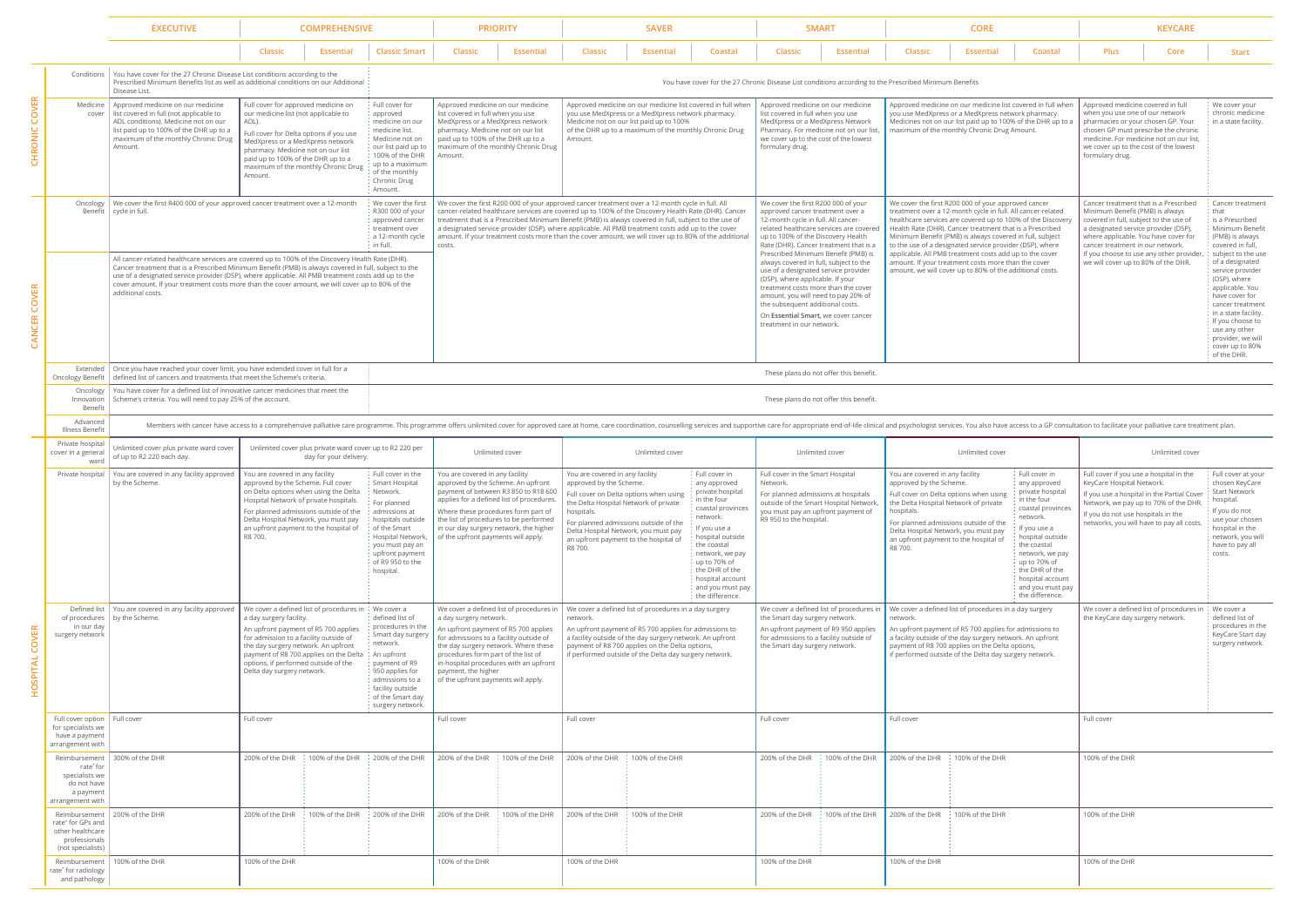|                                                                                                            | <b>EXECUTIVE</b>                                                                                                                                                                                                                                                                                                                                                                                                                                                                                                                                                                                                                                                                                | <b>COMPREHENSIVE</b>                                                                                                                                                                                                                                                                                                                                                                                                                                                                                                                                                                                                                                                                                                                                              |                                                                                                                                                                                                                                                                                                            | <b>PRIORITY</b>                                                                                                                                                                                                                                                                                                                                                                                                                                                                                                                                                                                                                                                                                                                                                | <b>SAVER</b>                                                                                                                                                                                                                                                                                                                                                                                                                                                                                                                                                                                                                                                                                                                                                      |         |                                                                                                                                                                                                                                                                                                                                                                                                                                                                                                                                                                                                                                                                                       | <b>SMART</b>                                                                  |                                                                            | <b>CORE</b>                                                                                                                                                                                                                                                                                                                                                                                                                                                                                                                                                                                                                                                         |         | <b>KEYCARE</b>                                                                                                                                                                                                    |                                              |                                                                                                                                                                                                              |
|------------------------------------------------------------------------------------------------------------|-------------------------------------------------------------------------------------------------------------------------------------------------------------------------------------------------------------------------------------------------------------------------------------------------------------------------------------------------------------------------------------------------------------------------------------------------------------------------------------------------------------------------------------------------------------------------------------------------------------------------------------------------------------------------------------------------|-------------------------------------------------------------------------------------------------------------------------------------------------------------------------------------------------------------------------------------------------------------------------------------------------------------------------------------------------------------------------------------------------------------------------------------------------------------------------------------------------------------------------------------------------------------------------------------------------------------------------------------------------------------------------------------------------------------------------------------------------------------------|------------------------------------------------------------------------------------------------------------------------------------------------------------------------------------------------------------------------------------------------------------------------------------------------------------|----------------------------------------------------------------------------------------------------------------------------------------------------------------------------------------------------------------------------------------------------------------------------------------------------------------------------------------------------------------------------------------------------------------------------------------------------------------------------------------------------------------------------------------------------------------------------------------------------------------------------------------------------------------------------------------------------------------------------------------------------------------|-------------------------------------------------------------------------------------------------------------------------------------------------------------------------------------------------------------------------------------------------------------------------------------------------------------------------------------------------------------------------------------------------------------------------------------------------------------------------------------------------------------------------------------------------------------------------------------------------------------------------------------------------------------------------------------------------------------------------------------------------------------------|---------|---------------------------------------------------------------------------------------------------------------------------------------------------------------------------------------------------------------------------------------------------------------------------------------------------------------------------------------------------------------------------------------------------------------------------------------------------------------------------------------------------------------------------------------------------------------------------------------------------------------------------------------------------------------------------------------|-------------------------------------------------------------------------------|----------------------------------------------------------------------------|---------------------------------------------------------------------------------------------------------------------------------------------------------------------------------------------------------------------------------------------------------------------------------------------------------------------------------------------------------------------------------------------------------------------------------------------------------------------------------------------------------------------------------------------------------------------------------------------------------------------------------------------------------------------|---------|-------------------------------------------------------------------------------------------------------------------------------------------------------------------------------------------------------------------|----------------------------------------------|--------------------------------------------------------------------------------------------------------------------------------------------------------------------------------------------------------------|
|                                                                                                            |                                                                                                                                                                                                                                                                                                                                                                                                                                                                                                                                                                                                                                                                                                 | <b>Classic</b><br><b>Essential</b>                                                                                                                                                                                                                                                                                                                                                                                                                                                                                                                                                                                                                                                                                                                                | <b>Classic Smart</b>                                                                                                                                                                                                                                                                                       | <b>Essential</b><br>Classic                                                                                                                                                                                                                                                                                                                                                                                                                                                                                                                                                                                                                                                                                                                                    | <b>Essential</b><br>Classic                                                                                                                                                                                                                                                                                                                                                                                                                                                                                                                                                                                                                                                                                                                                       | Coastal | Classic                                                                                                                                                                                                                                                                                                                                                                                                                                                                                                                                                                                                                                                                               | <b>Essential</b>                                                              | Classic                                                                    | <b>Essential</b>                                                                                                                                                                                                                                                                                                                                                                                                                                                                                                                                                                                                                                                    | Coastal | Plus                                                                                                                                                                                                              | Core                                         | <b>Start</b>                                                                                                                                                                                                 |
| Cover for<br>scopes<br>(gastroscopy,<br>colonoscopy,<br>sigmoidoscopy<br>and<br>proctoscopy)               | Depending on the doctor you use and<br>where you have your scope done, we<br>pay a portion of between R3 650 and<br>R5 300 from your available day-to-<br>day benefits and the balance of the<br>hospital and related accounts from<br>your Hospital Benefit. Where both<br>a gastroscopy and colonoscopy are<br>performed, a higher co-payment will<br>apply.<br>If scopes are performed in the<br>doctor's rooms, as part of a confirmed<br>Prescribed Minimum Benefits (PMB)<br>condition, or the patient is under the<br>age of 12, you will not have to pay any<br>amount upfront. We pay the account<br>from the Hospital Benefit.                                                        | Depending on the doctor you use and where you have you<br>scope done, we pay a portion of between R3 650 and R5<br>300 from your available day-to-day benefits and the balance<br>of the hospital and related accounts from your Hospital<br>Benefit. Where both a gastroscopy and colonoscopy are<br>performed, a higher co-payment will apply.<br>If scopes are performed in the doctor's rooms, as part of a<br>confirmed Prescribed Minimum Benefits (PMB) condition,<br>or the patient is under the age of 12, you will not have to<br>pay any amount upfront. We pay the account from the<br>Hospital Benefit.<br>If performed outside of the day surgery network, the<br>highest of the out-of-network upfront payment or scopes<br>co-payment will apply. |                                                                                                                                                                                                                                                                                                            | Depending on the doctor you use and<br>where you have your scope done,<br>an upfront payment of between R3<br>650 and R5 900 applies. We pay the<br>balance of the hospital and related<br>accounts from your Hospital Benefit.<br>When both a gastroscopy and<br>colonoscopy are performed, a higher<br>upfront payment will apply.<br>If scopes are performed in the<br>doctor's rooms, as part of a confirmed<br>Prescribed Minimum Benefits (PMB)<br>condition, or the patient is under the<br>age of 12, you will not have to pay any<br>amount upfront. We pay the account<br>from the Hospital Benefit.<br>If performed outside of the day<br>surgery network, the highest of the<br>out-of-network upfront payment or<br>scopes co-payment will apply. | Depending on the doctor you use and where you have your<br>scope done, we pay a portion of between R3 650 and R6<br>250 from your available day-to-day benefits and the balance<br>of the hospital and related accounts from your Hospital<br>Benefit. Where both a gastroscopy and colonoscopy are<br>performed, a higher co-payment will apply.<br>If scopes are performed in the doctor's rooms, as part of a<br>confirmed Prescribed Minimum Benefits (PMB) condition,<br>or the patient is under the age of 12, you will not have to<br>pay any amount upfront. We pay the account from the<br>Hospital Benefit.<br>f performed outside of the day surgery network, the<br>highest of the out-of-network upfront payment or scopes<br>co-payment will apply. |         | Depending on the doctor you use and<br>will have to pay a portion of between<br>R3 650 and R6 250 and we pay the<br>balance of the hospital and related<br>accounts from your Hospital Benefit.<br>Where both a gastroscopy and<br>colonoscopy are performed, a higher<br>upfront payment will apply.<br>If scopes are performed in the<br>Prescribed Minimum Benefits (PMB)<br>condition, or the patient is under the<br>age of 12, you will not have to pay any<br>amount upfront. We pay the account<br>from the Hospital Benefit.<br>If performed outside of the day<br>surgery network, the highest of the<br>out-of-network upfront payment or<br>scopes co-payment will apply. | where you have your scope done, you<br>doctor's rooms, as part of a confirmed | upfront payment will apply.<br>Hospital Benefit.<br>co-payment will apply. | Depending on the doctor you use and where you have your<br>scope done, you will have to pay a portion between R3 650<br>and R6 250 and we pay the balance of the hospital and<br>related accounts from your Hospital Benefit. Where both<br>a gastroscopy and colonoscopy are performed, a higher<br>If scopes are performed in the doctor's rooms, as part of a<br>confirmed Prescribed Minimum Benefits (PMB) condition,<br>or the patient is under the age of 12, you will not have to<br>pay any amount upfront. We pay the account from the<br>If performed outside of the day surgery network, the<br>highest of the out-of-network upfront payment or scopes |         | Prescribed Minimum Benefit cover,<br>in the KeyCare Day Surgery Network.<br>If done in the doctor's rooms, we pay<br>the account from the Hospital Benefit.                                                       |                                              | Prescribed<br>Minimum Benefit<br>cover, in the<br>KeyCare Start<br>Day Surgery<br>Network. If done<br>in the doctor's<br>rooms, we pay<br>the account from<br>the Hospital<br>Benefit.                       |
| Cover for MRI<br>and<br>CT scans<br>related<br>to admission                                                | If done as part of an approved<br>If done as part of an approved admission, we will pay up to<br>If done as part of an approved admission, we will pay up to<br>If done as part of an approved<br>If done as part of an approved<br>If done as part of an approved admission, we will pay up to<br>admission, we will pay up to 100% of<br>100% of the DHR from the Hospital Benefit.<br>100% of the DHR from the Hospital Benefit.<br>hospital admission, we will pay up to<br>100% of the DHR from the Hospital Benefit.<br>admission, we will pay up to 100% of<br>100% of the DHR from the Hospital<br>the DHR from the Hospital Benefit.<br>the DHR from the Hospital Benefit.<br>Benefit. |                                                                                                                                                                                                                                                                                                                                                                                                                                                                                                                                                                                                                                                                                                                                                                   |                                                                                                                                                                                                                                                                                                            | If done as part of an approved admission, we will pay up to<br>100% of the DHR from the Hospital Benefit.                                                                                                                                                                                                                                                                                                                                                                                                                                                                                                                                                                                                                                                      |                                                                                                                                                                                                                                                                                                                                                                                                                                                                                                                                                                                                                                                                                                                                                                   |         |                                                                                                                                                                                                                                                                                                                                                                                                                                                                                                                                                                                                                                                                                       |                                                                               |                                                                            |                                                                                                                                                                                                                                                                                                                                                                                                                                                                                                                                                                                                                                                                     |         |                                                                                                                                                                                                                   |                                              |                                                                                                                                                                                                              |
| Cover for MRI<br>and<br>CT scans if not<br>related<br>to admission or<br>for back and<br>neck<br>treatment | We pay the first R3 130 of the scan<br>from your day-to-day benefits. We<br>pay the balance of the scan from the<br>Hospital Benefit, up to 100% of the<br>DHR. Limited to one scan per spinal<br>and neck region.                                                                                                                                                                                                                                                                                                                                                                                                                                                                              | We pay the first R3 130 of the scan<br>from your day-to-day benefits. We<br>pay the balance of the scan from the<br>Hospital Benefit, up to 100% of the<br>DHR. Limited to one scan per spinal<br>and neck region.                                                                                                                                                                                                                                                                                                                                                                                                                                                                                                                                                | You need to pay<br>the first R3 130<br>of your MRI or<br>CT scan until you<br>reach the Annual<br>Threshold.<br>We cover the<br>balance of the<br>scan from the<br>Hospital Benefit,<br>up to the DHR.<br>For conservative<br>back and neck<br>scans a limit of<br>one scan per<br>body region<br>applies. | We pay the first R3 130 of the scan<br>from day-to-day benefits. We pay the<br>balance of the scan from the Hospital<br>Benefit up to 100% of the DHR. For<br>conservative back and neck treatment<br>you must also pay the first R3 850<br>of the hospital account. We pay the<br>balance of the scan from the Hospital<br>Benefit up to 100% of the DHR.<br>Limited to one scan per spinal and<br>neck region.                                                                                                                                                                                                                                                                                                                                               | We pay the first R3 130 of the scan from your day-to-day<br>benefits. We pay the balance of the scan from the Hospital<br>Benefit, up to 100% of the DHR. Limited to one scan per<br>spinal and neck region.                                                                                                                                                                                                                                                                                                                                                                                                                                                                                                                                                      |         | You need to pay<br>the first R3 130<br>of the scan. We<br>pay the balance<br>of the scan from<br>the Hospital<br>Benefit, up to<br>100% of the DHR.<br>Limited to one<br>scan per spinal<br>and neck region.                                                                                                                                                                                                                                                                                                                                                                                                                                                                          | This plan does<br>not offer this<br>benefit.                                  | These plans do not offer this benefit.                                     |                                                                                                                                                                                                                                                                                                                                                                                                                                                                                                                                                                                                                                                                     |         | We pay scans from the Specialist<br>Benefit up to a limit of R4 530 for each<br>person each year.                                                                                                                 |                                              | We pay scans<br>from the<br>Specialist Benefit<br>up to a limit of<br>R2 270 for each<br>person each<br>year.                                                                                                |
| Screening and<br>Prevention<br>Benefit                                                                     | wellness network providers.                                                                                                                                                                                                                                                                                                                                                                                                                                                                                                                                                                                                                                                                     | Covers certain tests at one of our wellness network providers, like blood glucose, blood pressure, cholesterol and body mass index. We also cover a mammogram or ultrasound of the breast every two years, Pap smear every thr<br>for members 65 years or older and/or registered for certain chronic conditions. We also cover bowel cancer screening tests every two years for members between 45 and 75 years. Additional, and/or more frequent screening is                                                                                                                                                                                                                                                                                                   |                                                                                                                                                                                                                                                                                                            |                                                                                                                                                                                                                                                                                                                                                                                                                                                                                                                                                                                                                                                                                                                                                                |                                                                                                                                                                                                                                                                                                                                                                                                                                                                                                                                                                                                                                                                                                                                                                   |         |                                                                                                                                                                                                                                                                                                                                                                                                                                                                                                                                                                                                                                                                                       |                                                                               |                                                                            |                                                                                                                                                                                                                                                                                                                                                                                                                                                                                                                                                                                                                                                                     |         |                                                                                                                                                                                                                   |                                              |                                                                                                                                                                                                              |
| Connected<br>Care                                                                                          |                                                                                                                                                                                                                                                                                                                                                                                                                                                                                                                                                                                                                                                                                                 | You have access to care at home, including a Home Monitoring Device Benefit for essential home monitoring and home-based care for follow up treatment after an admission. The Home Monitoring Device Benefit gives you access<br>affect your day-to-day benefits. If you meet the scheme's clinical entry criteria, you have healthcare cover up to a limit of R4 000 per person per year, at 100% of the Discovery Health Rate (DHR)<br>The Scheme also covers defined point of care medical devices up to 75% of the Discovery Health Rate (DHR), if you meet the clinical entry criteria. You will need to pay 25% towards the cost of these devices.                                                                                                          |                                                                                                                                                                                                                                                                                                            |                                                                                                                                                                                                                                                                                                                                                                                                                                                                                                                                                                                                                                                                                                                                                                |                                                                                                                                                                                                                                                                                                                                                                                                                                                                                                                                                                                                                                                                                                                                                                   |         |                                                                                                                                                                                                                                                                                                                                                                                                                                                                                                                                                                                                                                                                                       |                                                                               |                                                                            |                                                                                                                                                                                                                                                                                                                                                                                                                                                                                                                                                                                                                                                                     |         |                                                                                                                                                                                                                   |                                              |                                                                                                                                                                                                              |
| Trauma<br>Recovery<br>Extender<br>Benefit                                                                  | Extends your cover for out-of-hospital<br>claims for recovery after certain<br>traumatic events for the rest of the<br>year in which the trauma took place,<br>and a year after the trauma.                                                                                                                                                                                                                                                                                                                                                                                                                                                                                                     | Extends your cover for out-of-hospital claims for recovery<br>after certain traumatic events for the rest of the year in<br>which the trauma took place, and a year after the trauma.                                                                                                                                                                                                                                                                                                                                                                                                                                                                                                                                                                             |                                                                                                                                                                                                                                                                                                            | Extends your cover for out-of-hospital<br>claims for recovery after certain<br>traumatic events for the rest of the<br>year in which the trauma took place,<br>and a year after the trauma.                                                                                                                                                                                                                                                                                                                                                                                                                                                                                                                                                                    | Extends your cover for out-of-hospital claims for recovery<br>after certain traumatic events for the rest of the year in<br>which the trauma took place, and a year after the trauma.                                                                                                                                                                                                                                                                                                                                                                                                                                                                                                                                                                             |         | Extends your<br>cover for out-of-<br>hospital claims<br>for recovery<br>after certain<br>traumatic events<br>for the rest of<br>the year in which<br>the trauma took<br>place, and a year<br>after the trauma.                                                                                                                                                                                                                                                                                                                                                                                                                                                                        | This plan does<br>not offer this<br>benefit.                                  |                                                                            | These plans do not offer these benefits.                                                                                                                                                                                                                                                                                                                                                                                                                                                                                                                                                                                                                            |         | Extends your<br>cover for out-of-<br>hospital claims<br>for recovery<br>after certain<br>traumatic events<br>for the rest of<br>the year in which<br>the trauma took<br>place, and a year<br>after<br>the trauma. | This plan does<br>not offer this<br>benefit. | Extends your<br>cover for out-of<br>hospital claims<br>for recovery<br>after certain<br>traumatic event<br>for the rest of<br>the year in which<br>the trauma took<br>place, and a year<br>after the trauma. |
| Assisted<br>Reproductive<br>Therapy (Art)                                                                  | 25% will apply.                                                                                                                                                                                                                                                                                                                                                                                                                                                                                                                                                                                                                                                                                 | You have cover for up to two cycles of ART if you meet the Scheme's benefit and clinical entry criteria.<br>Cover includes a basket of care which includes cover for consultations, ultrasounds, oocyte retrieval,<br>embryo transfers, admission costs including lab fees, medication and embryo and sperm storage. We<br>pay up to a limit of R110 000 per person per year at the Discovery Health Rate (DHR). A co-payment of                                                                                                                                                                                                                                                                                                                                  |                                                                                                                                                                                                                                                                                                            |                                                                                                                                                                                                                                                                                                                                                                                                                                                                                                                                                                                                                                                                                                                                                                |                                                                                                                                                                                                                                                                                                                                                                                                                                                                                                                                                                                                                                                                                                                                                                   |         |                                                                                                                                                                                                                                                                                                                                                                                                                                                                                                                                                                                                                                                                                       | These plans do not offer these benefits.                                      |                                                                            |                                                                                                                                                                                                                                                                                                                                                                                                                                                                                                                                                                                                                                                                     |         |                                                                                                                                                                                                                   |                                              |                                                                                                                                                                                                              |
| International<br>Travel Benefit                                                                            | Cover up to \$1 million for each person<br>on each journey for emergency<br>medical costs while travelling outside<br>of South Africa, for a period of 90<br>days from your departure from South<br>Africa. Specific rules apply and pre-<br>existing conditions are excluded.                                                                                                                                                                                                                                                                                                                                                                                                                  |                                                                                                                                                                                                                                                                                                                                                                                                                                                                                                                                                                                                                                                                                                                                                                   |                                                                                                                                                                                                                                                                                                            | Cover up to R5 million for each person on each journey for emergency medical costs while travelling outside of South Africa,<br>for a period of 90 days from your departure from South Africa. Specific rules apply and pre-existing conditions are excluded.                                                                                                                                                                                                                                                                                                                                                                                                                                                                                                  |                                                                                                                                                                                                                                                                                                                                                                                                                                                                                                                                                                                                                                                                                                                                                                   |         |                                                                                                                                                                                                                                                                                                                                                                                                                                                                                                                                                                                                                                                                                       |                                                                               | These plans do not offer these benefits.                                   |                                                                                                                                                                                                                                                                                                                                                                                                                                                                                                                                                                                                                                                                     |         |                                                                                                                                                                                                                   |                                              |                                                                                                                                                                                                              |
| Overseas<br>Treatment<br>Benefit                                                                           | Up to R750 000 for each person<br>travelling for evidence-based<br>healthcare treatment not available in<br>South Africa. You also have cover for<br>R300 000 at a recognised healthcare<br>provider for in-hospital treatment<br>that is available in South Africa. A<br>co-payment of 20% and specific rules<br>apply to these benefits.                                                                                                                                                                                                                                                                                                                                                      | Up to R500 000 for each person travelling for evidence-<br>based healthcare treatment not available in South Africa.<br>A co-payment of 20% and specific rules apply to this<br>benefit.                                                                                                                                                                                                                                                                                                                                                                                                                                                                                                                                                                          |                                                                                                                                                                                                                                                                                                            |                                                                                                                                                                                                                                                                                                                                                                                                                                                                                                                                                                                                                                                                                                                                                                |                                                                                                                                                                                                                                                                                                                                                                                                                                                                                                                                                                                                                                                                                                                                                                   |         |                                                                                                                                                                                                                                                                                                                                                                                                                                                                                                                                                                                                                                                                                       | These plans do not offer these benefits.                                      |                                                                            |                                                                                                                                                                                                                                                                                                                                                                                                                                                                                                                                                                                                                                                                     |         |                                                                                                                                                                                                                   |                                              |                                                                                                                                                                                                              |
| Africa<br>Evacuation<br>Benefit                                                                            |                                                                                                                                                                                                                                                                                                                                                                                                                                                                                                                                                                                                                                                                                                 |                                                                                                                                                                                                                                                                                                                                                                                                                                                                                                                                                                                                                                                                                                                                                                   |                                                                                                                                                                                                                                                                                                            | Cover for emergency medical evacuations from certain sub-Saharan African countries back to South Africa. Pre-existing conditions are excluded.                                                                                                                                                                                                                                                                                                                                                                                                                                                                                                                                                                                                                 |                                                                                                                                                                                                                                                                                                                                                                                                                                                                                                                                                                                                                                                                                                                                                                   |         |                                                                                                                                                                                                                                                                                                                                                                                                                                                                                                                                                                                                                                                                                       |                                                                               |                                                                            |                                                                                                                                                                                                                                                                                                                                                                                                                                                                                                                                                                                                                                                                     |         |                                                                                                                                                                                                                   | These plans do not offer these benefits.     |                                                                                                                                                                                                              |

| RE                                                                                                                                                                                                                                                                                                                                                      |         |                                                                                                                                                             | <b>KEYCARE</b>                                                                                                                                                                         |                                                                                                               |  |  |  |
|---------------------------------------------------------------------------------------------------------------------------------------------------------------------------------------------------------------------------------------------------------------------------------------------------------------------------------------------------------|---------|-------------------------------------------------------------------------------------------------------------------------------------------------------------|----------------------------------------------------------------------------------------------------------------------------------------------------------------------------------------|---------------------------------------------------------------------------------------------------------------|--|--|--|
| tial                                                                                                                                                                                                                                                                                                                                                    | Coastal | <b>Plus</b>                                                                                                                                                 | Core                                                                                                                                                                                   | <b>Start</b>                                                                                                  |  |  |  |
| se and where you have your<br>y a portion between R3 650<br>ance of the hospital and<br>pital Benefit. Where both<br>are performed, a higher<br>doctor's rooms, as part of a<br>Benefits (PMB) condition,<br>of 12, you will not have to<br>ay the account from the<br>surgery network, the<br>pfront payment or scopes<br>admission, we will pay up to |         | Prescribed Minimum Benefit cover,<br>in the KeyCare Day Surgery Network.<br>If done in the doctor's rooms, we pay<br>the account from the Hospital Benefit. | Prescribed<br>Minimum Benefit<br>cover, in the<br>KeyCare Start<br>Day Surgery<br>Network. If done<br>in the doctor's<br>rooms, we pay<br>the account from<br>the Hospital<br>Benefit. |                                                                                                               |  |  |  |
| pital Benefit.                                                                                                                                                                                                                                                                                                                                          |         |                                                                                                                                                             | If done as part of an approved admission, we will pay up to<br>100% of the DHR from the Hospital Benefit.                                                                              |                                                                                                               |  |  |  |
| enefit.                                                                                                                                                                                                                                                                                                                                                 |         | We pay scans from the Specialist<br>person each year.                                                                                                       | Benefit up to a limit of R4 530 for each                                                                                                                                               | We pay scans<br>from the<br>Specialist Benefit<br>up to a limit of<br>R2 270 for each<br>person each<br>year. |  |  |  |

| benefits. | Extends your<br>cover for out-of-<br>hospital claims<br>for recovery<br>after certain<br>traumatic events<br>for the rest of<br>the year in which<br>the trauma took<br>place, and a year<br>after<br>the trauma. | This plan does<br>not offer this<br>benefit. | Extends your<br>cover for out-of-<br>hospital claims<br>for recovery<br>after certain<br>traumatic events<br>for the rest of<br>the year in which<br>the trauma took<br>place, and a year<br>after the trauma. |
|-----------|-------------------------------------------------------------------------------------------------------------------------------------------------------------------------------------------------------------------|----------------------------------------------|----------------------------------------------------------------------------------------------------------------------------------------------------------------------------------------------------------------|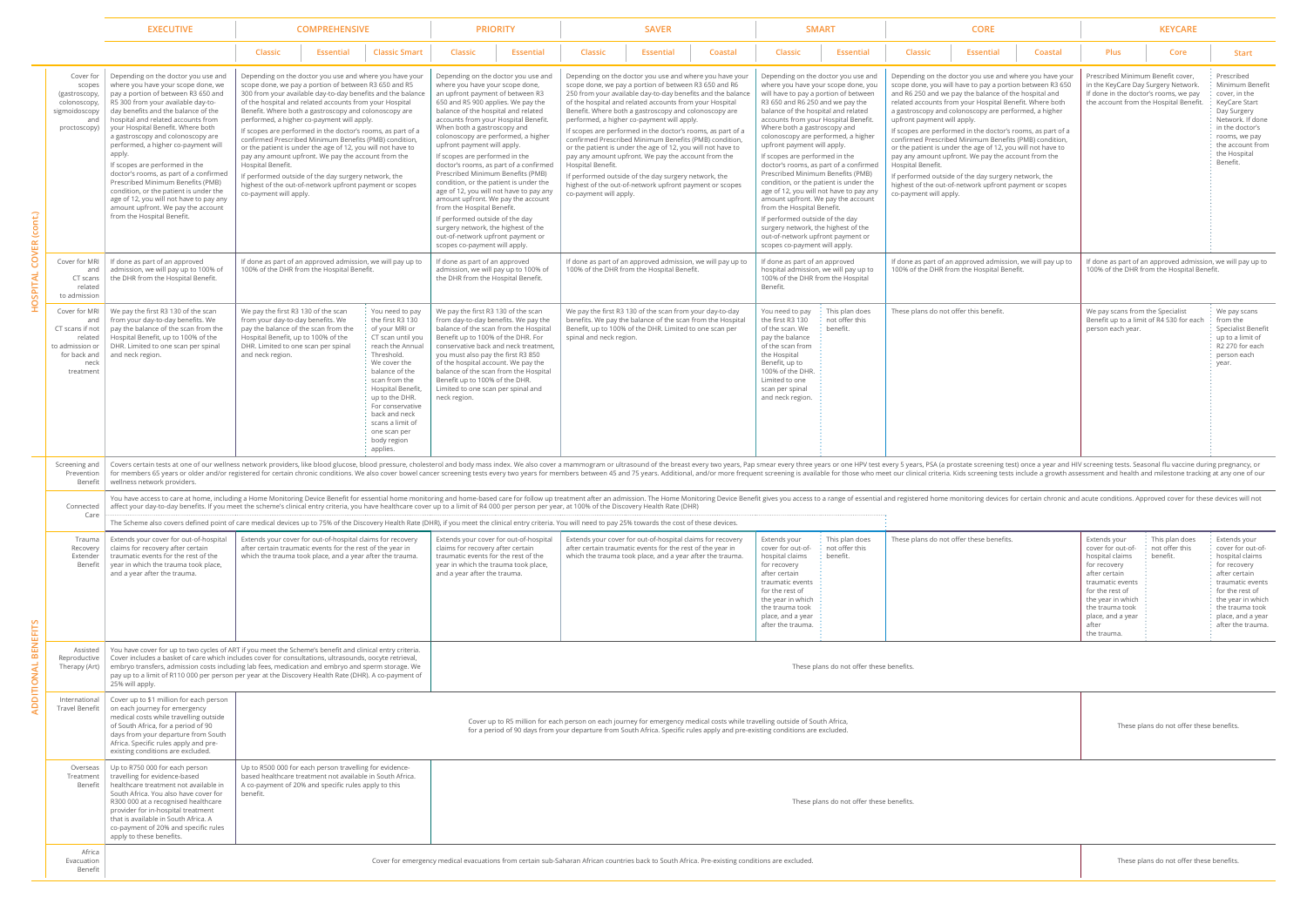| <b>Series</b>                                  | Plan                           |             | <b>Contributions</b> |         | <b>Contributions to Medical Savings Account</b>                          |                                          |         | <b>Total contributions</b> |         |         |
|------------------------------------------------|--------------------------------|-------------|----------------------|---------|--------------------------------------------------------------------------|------------------------------------------|---------|----------------------------|---------|---------|
|                                                |                                | Main member | Adult                | Child** | Main member                                                              | Adult                                    | Child** | Main member                | Adult   | Child** |
| Executive                                      | Executive Plan                 | 5 4 4 3     | 5443                 | 1 0 3 9 | 1814                                                                     | 1814                                     | 346     | 7 2 5 7                    | 7 2 5 7 | 1 3 8 5 |
|                                                | <b>Classic Comprehensive</b>   | 4466        | 4 2 2 5              | 891     | 1488                                                                     | 1408                                     | 297     | 5954                       | 5 6 3 3 | 1 1 8 8 |
|                                                | Classic Delta Comprehensive    | 4 0 2 2     | 3 8 0 8              | 802     | 1 3 4 0                                                                  | 1 2 6 9                                  | 267     | 5 3 6 2                    | 5 0 7 7 | 1 0 6 9 |
| Comprehensive                                  | <b>Essential Comprehensive</b> | 4 2 5 3     | 4022                 | 857     | 750                                                                      | 709                                      | 151     | 5 0 0 3                    | 4731    | 1 0 0 8 |
|                                                | Essential Delta Comprehensive  | 3 8 3 1     | 3619                 | 769     | 676                                                                      | 638                                      | 135     | 4507                       | 4 2 5 7 | 904     |
| Priority<br>Saver<br>Smart<br>Core<br>KeyCare* | Classic Smart Comprehensive    | 4 3 2 7     | 3994                 | 1 3 7 8 |                                                                          | No Medical Savings Account               |         | 4 3 2 7                    | 3994    | 1 3 7 8 |
|                                                | <b>Classic Priority</b>        | 2 8 6 1     | 2 2 5 6              | 1 1 4 5 | 953                                                                      | 752                                      | 381     | 3814                       | 3 0 0 8 | 1526    |
|                                                | <b>Essential Priority</b>      | 2787        | 2 1 9 1              | 1 1 1 4 | 491                                                                      | 386                                      | 196     | 3 2 7 8                    | 2577    | 1 3 1 0 |
|                                                | Classic Saver                  | 2 4 6 8     | 1947                 | 989     | 822                                                                      | 649                                      | 329     | 3 2 9 0                    | 2 5 9 6 | 1 3 1 8 |
|                                                | Classic Delta Saver            | 1971        | 1557                 | 792     | 657                                                                      | 519                                      | 264     | 2628                       | 2076    | 1 0 5 6 |
|                                                | <b>Essential Saver</b>         | 2 2 2 3     | 1667                 | 891     | 392                                                                      | 294                                      | 157     | 2615                       | 1961    | 1 0 4 8 |
|                                                | <b>Essential Delta Saver</b>   | 1773        | 1 3 3 9              | 712     | 312                                                                      | 236                                      | 125     | 2085                       | 1 5 7 5 | 837     |
|                                                | Coastal Saver                  | 2 0 8 7     | 1570                 | 843     | 521                                                                      | 392<br>210<br>No Medical Savings Account |         | 2608                       | 1962    | 1 0 5 3 |
|                                                | Classic Smart                  | 1954        | 1 5 4 2              | 781     |                                                                          |                                          |         | 1954                       | 1 5 4 2 | 781     |
|                                                | <b>Essential Smart</b>         | 1 400       | 1400                 | 1 400   |                                                                          |                                          |         | 1400                       | 1400    | 1400    |
|                                                | Classic Core                   | 2 4 4 9     | 1931                 | 980     |                                                                          |                                          |         | 2 4 4 9                    | 1931    | 980     |
|                                                | Classic Delta Core             | 1960        | 1 5 4 5              | 784     |                                                                          |                                          |         | 1960                       | 1 5 4 5 | 784     |
|                                                | <b>Essential Core</b>          | 2 1 0 4     | 1577                 | 846     |                                                                          | No Medical Savings Account               |         | 2 1 0 4                    | 1577    | 846     |
|                                                | <b>Essential Delta Core</b>    | 1681        | 1 2 6 5              | 675     |                                                                          |                                          |         | 1681                       | 1 2 6 5 | 675     |
|                                                | Coastal Core                   | 1946        | 1462                 | 774     |                                                                          |                                          |         | 1946                       | 1462    | 774     |
|                                                | KeyCare Plus 0 - 8 550         | 1 2 0 7     | 1 2 0 7              | 439     |                                                                          |                                          |         | 1 2 0 7                    | 1 2 0 7 | 439     |
|                                                | KeyCare Plus 8 551 - 13 800    | 1659        | 1659                 | 468     |                                                                          |                                          |         | 1659                       | 1659    | 468     |
|                                                | KeyCare Plus 13 801+           | 2 4 5 0     | 2 4 5 0              | 656     |                                                                          |                                          |         | 2 4 5 0                    | 2 4 5 0 | 656     |
|                                                | KeyCare Core 0 - 8 550         | 949         | 949                  | 245     |                                                                          |                                          |         | 949                        | 949     | 245     |
|                                                | KeyCare Core 8 551 - 13 800    | 1 1 8 3     | 1 1 8 3              | 292     |                                                                          |                                          |         | 1 1 8 3                    | 1 1 8 3 | 292     |
|                                                | KeyCare Core 13 801+           | 1809        | 1809                 | 410     | No Medical Savings Account<br>No Medical Savings Account<br>1809<br>1809 |                                          |         |                            |         | 410     |
|                                                | KeyCare Start 0 - 9 150        | 914         | 914                  | 550     |                                                                          |                                          |         | 914                        | 914     | 550     |
|                                                | KeyCare Start 9 151 - 13 800   | 1 5 3 8     | 1538                 | 601     |                                                                          | No Medical Savings Account               |         | 1538                       | 1538    | 601     |
|                                                | KeyCare Start 13 801+          | 2 3 9 4     | 2 3 9 4              | 650     |                                                                          |                                          |         | 2 3 9 4                    | 2 3 9 4 | 650     |

Income verification will be conducted for the lower income bands. Income is considered as: The higher of the main member or registered spouse or partner's earnings, commission and rewards from employment; interest from inv from any statutory social assistance programme.

\*\* We count a maximum of three children when we work out the monthly contribution and annual Medical Savings Account.



## **Discovery Health Medical Scheme 2021 contributions**